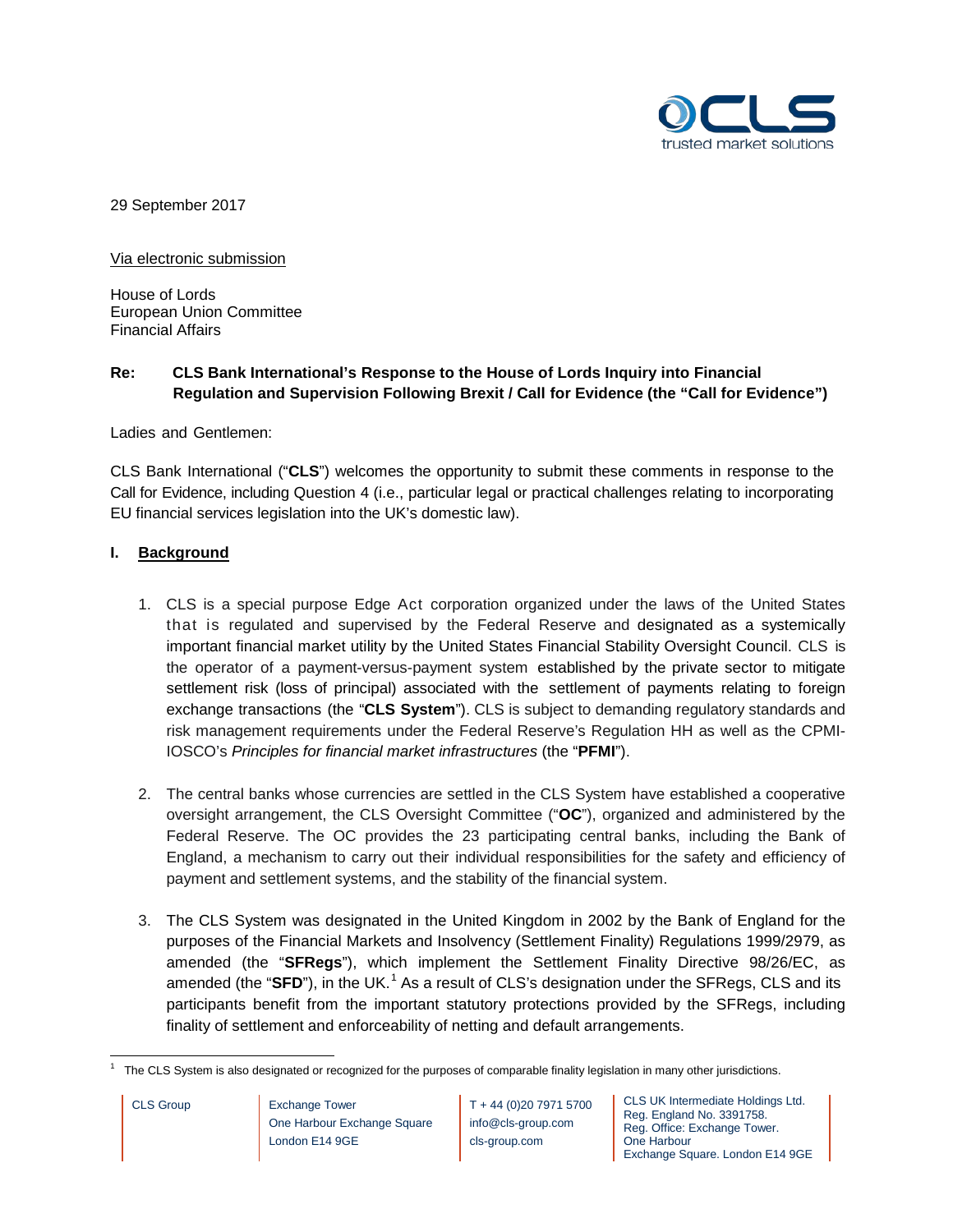4. In order to ensure the ability of UK participants to continue to safely participate in systems that are currently designated under the SFD (including systems designated under the SFRegs), CLS believes that two basic issues described below should be considered and addressed when implementing the SFD into the UK's domestic law. Additional issues may apply with respect to other systems designated under the SFRegs.

#### **II. Issues to be addressed after Brexit**

## **1. Systems that are currently designated under the SFRegs should remain designated and continue to benefit from all the protections set forth therein**

As noted above, CLS is subject to the PFMI, including Principle 1: Legal basis and Principle 8: Settlement finality. As a result of its designation under the SFRegs, CLS currently complies with these requirements as a matter of English law. Accordingly, it is critical to ensure that after Brexit, systems that are currently designated under the SFRegs will remain designated and will continue to benefit from the protections conferred by the SFRegs. Since, in a number of places, the SFRegs cross-reference defined terms from European directives, including the SFD and Bank Recovery and Resolution Directive 2014/59/EU, prior to incorporating these terms into UK domestic law, it is important to review these terms in close coordination with designated systems. This type of review is necessary to avoid potential unintended consequences and to ensure that the SFRegs will remain fit for purpose for designated systems and their participants after Brexit.

## **2. Systems that are not governed by English law, including systems designated under the SFD by EU Member States, should be able to benefit from the protections of the SFRegs**

The SFRegs currently provide that only systems that are governed by the law of England and Wales, Northern Ireland or Scotland may be designated under the SFRegs. This requirement mirrors the requirements set forth in the SFD, which provide that a system must be (i) governed by the law of a Member State and (ii) designated by the Member State whose law is applicable. CLS believes that this requirement is highly problematic for participants in both EU and UK systems, as well as for the systems themselves. As far as CLS is aware, the EU (including the UK, as a Member State) is the only jurisdiction that has implemented this type of requirement for designation. As a result, it is not possible for systemically important systems that are governed by the laws of a jurisdiction other than the law of a Member State (which will exclude systems governed by English law after Brexit) to become designated under the SFD. $^2$  $^2$ 

It is therefore important to ensure that after Brexit, systems that are not governed by English law (including systems that are governed by the laws of a Member State, other than English law) will be able to benefit from the protections of the SFRegs in the UK, so that financial institutions in the UK will be able to continue to safely participate in such systems. This goal may be achieved by:

<span id="page-1-0"></span> <sup>2</sup> As noted above, the CLS System is also designated, recognized or otherwise protected in numerous other jurisdictions that have implemented robust finality legislation for payment and settlement systems; if any of these jurisdictions had implemented a similar requirement to the effect that the law of the designating jurisdiction must govern the system, then CLS (and other systems located outside these countries) would not be protected by the legislation in these jurisdictions and it is highly unlikely that CLS could have participants from these jurisdictions or settle the currencies of these jurisdictions.